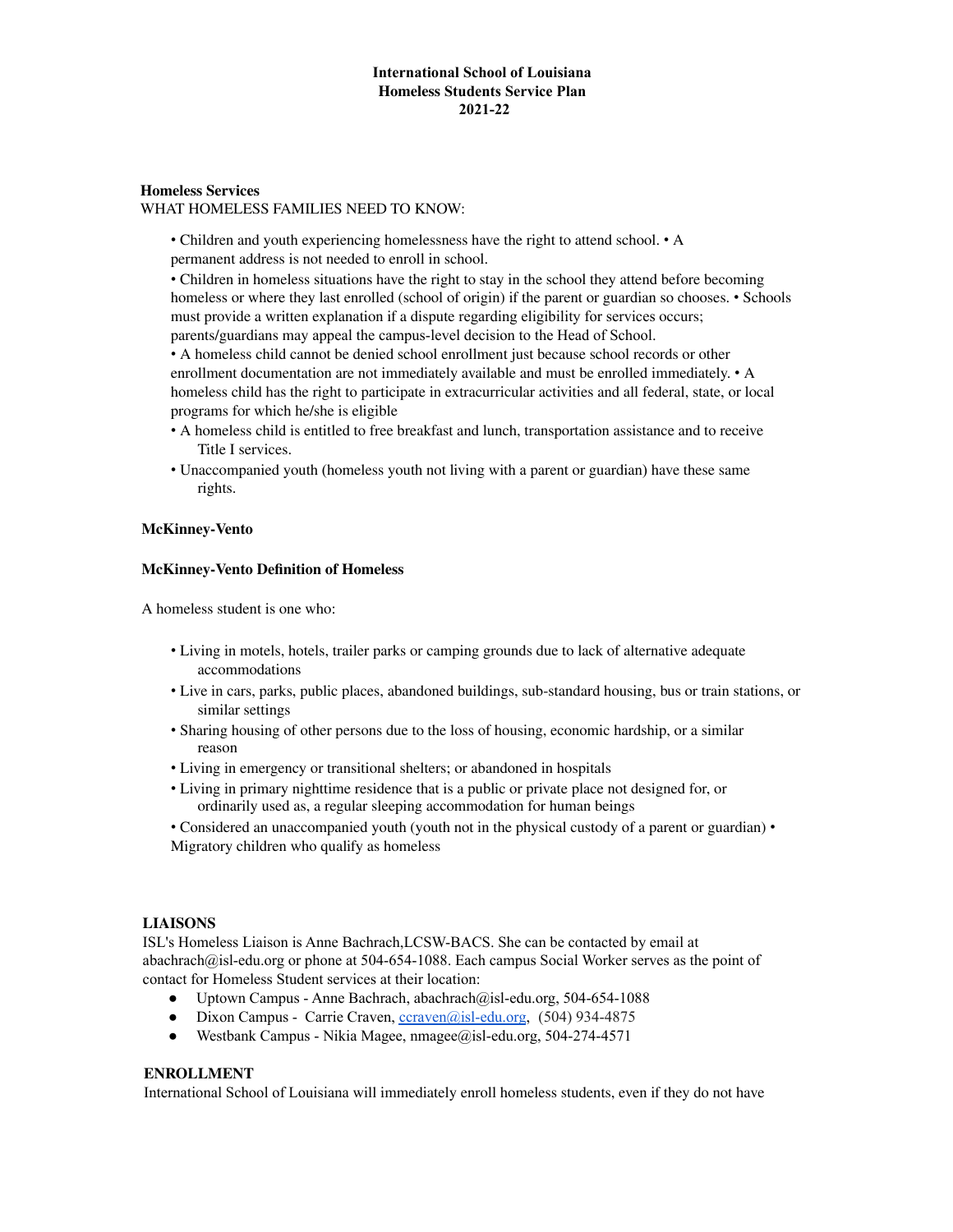the documents usually required for enrollment — such as school records, medical records, proof of residency, discipline records, or birth certificate. Students who do not have these documents can contact our Admissions office for assistance.

● Luz Miranda, Admissions Representative: lmiranda@isl-edu.org 504-229-4391

### **TRANSPORTATION**

Transportation for homeless students will be provided according to ISL's transportation guidelines and the McKinney-Vento act. A homeless student has the right to transportation to and from their school of origin, as long as they continue to attend that school,

- If an ISL student who is or becomes homeless moves within Orleans Parish and more than one mile from ISL, the student qualifies for transportation under ISL's regular policy.
- If the homeless student moves outside of Orleans Parish and continues to attend ISL, the student is entitled to transportation from their location to and from the school. ISL (the school of origin) and the district in which the student resides must agree upon a method to apportion responsibility and costs for transportation to the school of origin. If the districts cannot agree upon such a method, the responsibility and costs must be shared equally.

### **ACCESS TO COMPARABLE SERVICES**

Homeless students will be provided the same services and educational program as other students. Homeless students will be enrolled immediately in the free breakfast and lunch program.

### **UNACCOMPANIED YOUTH**

Unaccompanied youth are youth who are homeless not in the physical custody of a parent/guardian, and ot on the custody of a state agency. This definition includes youth living on the street in inadequate housing, denied housing by their families, those who have left home voluntarily, even when their parent(s) want them to return home and youth doubled with friends or relatives. ISL will provide targeted support to unaccompanied homeless youth and work with community and state agencies to support unaccompanied youth.

## **CHILDREN IN FOSTER CARE**

Children in foster care are entitled to remain at their school of origin (the school in which a child is enrolled at at the time of placement in foster care) unless it is determined that it is not in the child's best interest to do so.

#### **DISPUTE RESOLUTION**

International School of Louisiana is a single-site LEA serving students from any Louisiana parish, and as such will not encounter internal disputes over student enrollment. If a dispute arises, for unforseen reasons, over enrollment of a student who has been identified as homeless, the International School of Louisiana will immediately enroll the homeless student, pending resolution of the dispute and must provide the parent, guardian, or unaccompanied youth with both a written statement of the school placement decision and a notice of the right to appeal the decision to the Head of School.

If a dispute arises over eligibility for other services under the McKinney-Vento Act, the Homeless Liaison will provide the parent, guardian, or unaccompanied youth with both a written statement of their decision regarding eligibility and a notice of the right to appeal the decision to the Head of School.

In such cases, the Homeless Liaison will refer the unaccompanied youth, parent or guardian to Susan Chapman, Chief of Staff, who will facilitate the dispute resolution process through the Head of School's office. Disputes that cannot be resolved within the school will be referred to the Louisiana Department of Education.

Susan Chapman, Chief of Staff, schapman@isl-edu.org, 504-654-1088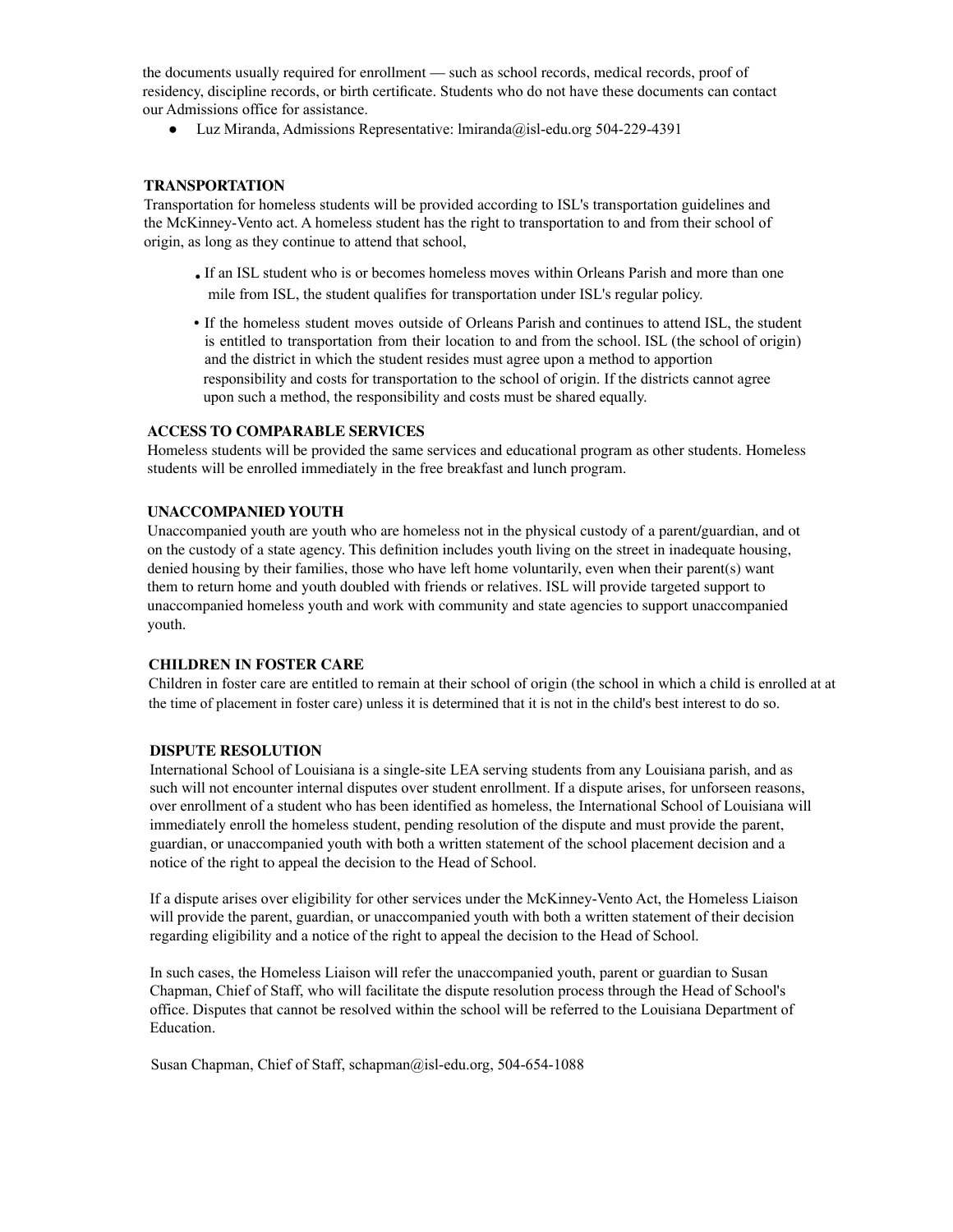### **SERVICE PLAN**

#### **Identifying Homeless Students**

ISL will use a variety of formal and informal methods to identify homeless students throughout the year. We recognize that because of the unique circumstances of the COVID-19 pandemic and the impact of Hurricane Ida, families may experience higher levels of economic uncertainty, leading to a greater number of homeless students in our community. We will be diligent in seeking to serve these students and throughout the 2021-2022 school year.

The Louisiana Student Residency Questionnaire is included with ISL's online registration process, required for all new and returning students. A paper copy of the Student Residency Questionnaire is also sent to all families within the first month of school via their children's backpack or Home-School Connection folder. Contact information for families whose forms indicate that they are homeless is provided to the Homeless Liaison and homeless point of contact at each campus (school Social Workers). These employees follow up with families to assess their needs and ensure they are aware of services and supports available to them, as well as their students' educational rights. ISL will make use of social media, email, and weekly family newsletters on a regular, on-going basis to ensure that families are aware of the services available to them. Informational posters in English and Spanish will be posted in the offices of all ISL campuses, and links to information regarding homeless student rights will be posted to the ISL website.

Employees who suspect that a student may meet the McKinney-Vento definition of homeless will provide the student's name to their campus social worker, who will follow up with the student or family and Homeless Liaison as appropriate.

#### **Staff Training**

All staff will receive annual training that fulfills the requirements of the McKinney-Vento Act via ISL's online professional development platform. Completion of this training will be mandatory and tracked by individual supervisors and ISL's Human Resources staff. Documentation of completion for each employee will be held centrally. ISL's Homeless Liaison will serve as an additional resource for questions and support, and will provide specific and targeted training if the need arises. ISL's Homeless Liaison will complete annual training regarding their responsibilities and requirements under McKinney-Vento.

#### **Services for Homeless Students and Their Families**

The Homeless Liaison will maintain a central file of records for all services provided to homeless students. ISL has nurses and social workers on staff full-time at each of our three campuses. In the 2021-2022 school year, ISL will partner with Health Heroes to provide free, on-site COVID vaccines to students. Each campus has a Family Liaison who helps connect families with opportunities to be involved at school and/or the appropriate staff person to help them with their needs. Homeless students and their families will be provided with referrals to health care services, dental services, mental health and substance abuse services, housing services, and other appropriate services as needed. ISL uses federal funds to purchase supplies and uniforms for homeless students in need.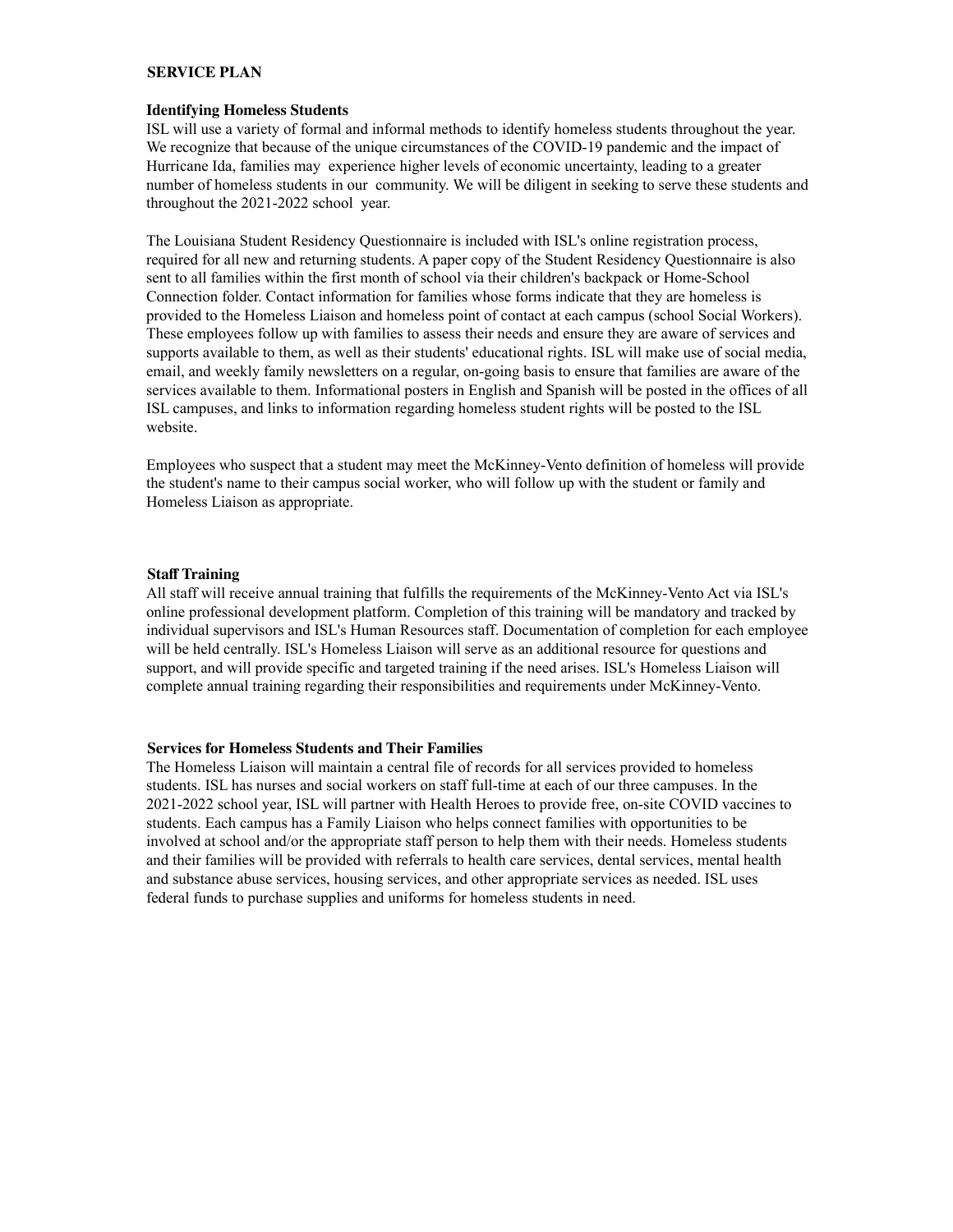

T

| Homeless Liaison Planning Worksheet for 2021-2022 School Year |                                      |  |  |
|---------------------------------------------------------------|--------------------------------------|--|--|
| <b>LEA Name</b>                                               | International School of LA           |  |  |
|                                                               |                                      |  |  |
| <b>Person Name and Title</b>                                  | Annie Bachrach, School Social Worker |  |  |
| <b>Submitting Form</b>                                        |                                      |  |  |
| <b>Email Address &amp; Contact</b>                            | abachrach@isl-edu.org                |  |  |
| Number                                                        |                                      |  |  |

As a result of the COVID-19 pandemic, students experiencing homelessness are **increasingly** under-identified. Learning outside of school settings may have impeded the critical role of educators and staff in schools and districts to properly identify students, which may cause them to be underserved. Therefore, there has been a substantial amount of funding made available to all LEAs. In particular, the new ARP Homeless funding is to support students experiencing homelessness and has tremendous potential to expand the services in your LEA. The funding should be used to aid in identification of homeless children and youth, provide liaisons with financial support for wrap-around services to address the challenges of COVID-19, and equip homeless children and youth with support to attend school and fully participate in school activities.

The first section of this planning worksheet is to acknowledge what funds will be used to serve our most vulnerable population and provide a snapshot of the services that will be provided to our students. The second section consist of identifying the duties of the homeless liaison and how and when each will be accomplished.

## **Section 1**

## **USE OF FUNDS**

**McKinney Vento Subgrantees:** please identify if your LEA will be receiving additional funding and how you plan to allocate funds.

**All other LEAs:** please identify if your LEA will be applying for the additional ARP Homeless II funding to accompany your Title I set aside and identify how you will support students experiencing homelessness.

|                                                                                                                           | Select all the funding streams that will be utilizing to service homeless children and<br>youth during the 2021-2022 school year |                                                                                                                                         |  |  |
|---------------------------------------------------------------------------------------------------------------------------|----------------------------------------------------------------------------------------------------------------------------------|-----------------------------------------------------------------------------------------------------------------------------------------|--|--|
| <b>McKinney Vento Subgrantees</b>                                                                                         | Title 1 set aside<br><b>McKinney Vento Subgrant</b><br><b>ARP Homeless I</b><br><b>ARP Homeless II</b><br>Other<br>П             | Total amount of funding used to<br>service Homeless Children:                                                                           |  |  |
| <b>All Other LEAs</b><br>(ARP Homeless II will be made<br>available to all LEAs upon their<br>acceptance) not competitive | Title 1 set aside (mandatory)<br>$\blacksquare$<br>ARP Homeless II (optional)<br>Other                                           | Total amount of funding used to<br>service Homeless Children:<br>(may leave amount blank until you receive<br>estimated amount for ARP) |  |  |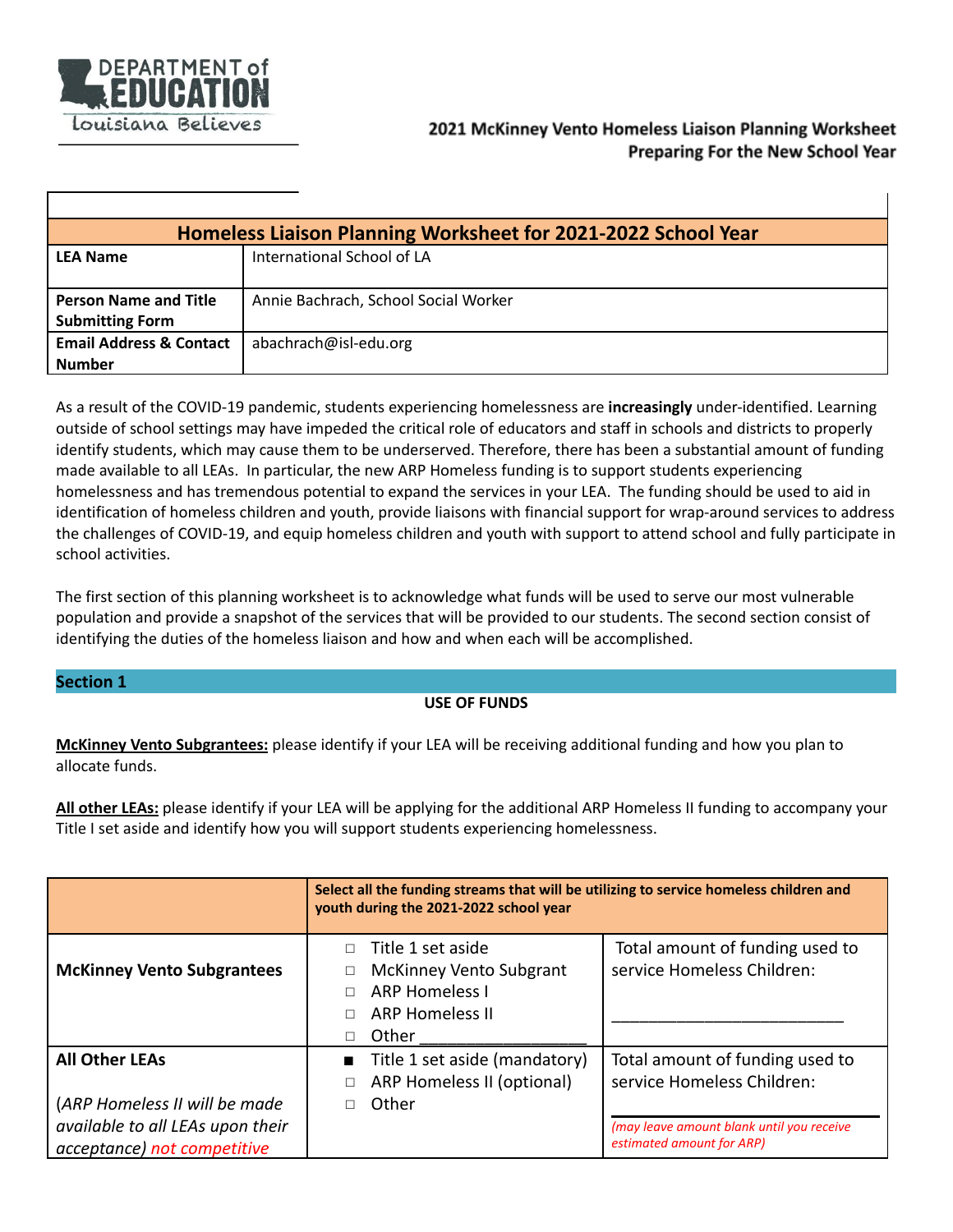

# 2021 McKinney Vento Homeless Liaison Planning Worksheet Preparing For the New School Year

# **Directions: ONLY check services that will be provided to students from the allowable authorized activities below:**

|                  | <b>McKinney Vento Authorized Activities 42 U.S.C.</b>                                                                                                                                | $\checkmark$     | <b>ARP Homeless Funds</b>                                                                                                                                                                                                                                                                                                           |  |  |
|------------------|--------------------------------------------------------------------------------------------------------------------------------------------------------------------------------------|------------------|-------------------------------------------------------------------------------------------------------------------------------------------------------------------------------------------------------------------------------------------------------------------------------------------------------------------------------------|--|--|
|                  | 11433(d)                                                                                                                                                                             |                  |                                                                                                                                                                                                                                                                                                                                     |  |  |
|                  | 1) tutoring, supplemental instruction, and enriched educational service                                                                                                              | $\mathbf{x}$     | 1) providing wraparound services (which could be<br>provided in collaboration with and/or through<br>contracts with community-based organizations, and<br>could include academic supports, trauma-informed<br>care, social-emotional support, and mental health<br>services)                                                        |  |  |
|                  | 2) expedited evaluations of the strengths and needs of homeless<br>children and youths,                                                                                              | $\boldsymbol{x}$ | 2) purchasing needed supplies (e.g., PPE,<br>eyeglasses, school supplies, personal care items)                                                                                                                                                                                                                                      |  |  |
|                  | 3) Professional development and other activities for educators and<br>specialized instructional support personnel that are designed to<br>heighten the understanding and sensitivity | $\boldsymbol{x}$ | 3) providing transportation to enable children and<br>youth to attend classes and participate fully in<br>school activities                                                                                                                                                                                                         |  |  |
|                  | 4) Referral services to homeless children and youths for medical, dental,<br>mental, and other health services.                                                                      |                  | 4) purchasing cell phones or other technological<br>devices for unaccompanied youth to enable the<br>youth to attend and fully participate in school<br>activities;                                                                                                                                                                 |  |  |
|                  | 5) assistance to defray the excess cost of transportation                                                                                                                            | $\boldsymbol{x}$ | 5) Providing access to reliable, high-speed internet<br>for students through the purchase of<br>internet-connected devices/equipment, mobile<br>hotspots, wireless service plans, or installation of<br>Community Wi-Fi Hotspots (e.g., at homeless<br>shelters), especially in underserved communities.                            |  |  |
|                  | 6) developmentally appropriate early childhood education programs,<br>not otherwise provided through Federal, State, or local funding, for<br>preschool-aged homeless children       |                  | 6) Pay for short-term, temporary housing (e.g., a<br>few days in a motel) when such emergency housing<br>is the only reasonable option for COVID-safe<br>temporary housing and when necessary to enable<br>the homeless child or youth to attend school and<br>participate fully in school activities (including<br>summer school). |  |  |
| X                | 7) services and assistance to attract, engage, and retain homeless<br>children and youths, particularly homeless children and youths who are<br>not enrolled in school               |                  |                                                                                                                                                                                                                                                                                                                                     |  |  |
|                  | 8) before- and after-school, mentoring, and summer programs                                                                                                                          |                  |                                                                                                                                                                                                                                                                                                                                     |  |  |
| X                | 9) the payment of fees and other costs associated with tracking,<br>obtaining, and transferring records necessary to enroll homeless<br>children and youths in school                |                  |                                                                                                                                                                                                                                                                                                                                     |  |  |
|                  | 10) education and training to the parents and guardians of homeless<br>children and youths about the rights of, and resources available                                              |                  |                                                                                                                                                                                                                                                                                                                                     |  |  |
|                  | 11) development of coordination between schools and agencies<br>providing services to homeless children and youths                                                                   |                  |                                                                                                                                                                                                                                                                                                                                     |  |  |
|                  | 12) provision of specialized instructional support services (including<br>violence prevention counseling) and referrals for such services                                            |                  |                                                                                                                                                                                                                                                                                                                                     |  |  |
|                  | 13) Activities to address the particular needs of homeless children and<br>youths that may arise from domestic violence and parental mental<br>health or substance abuse problems.   |                  |                                                                                                                                                                                                                                                                                                                                     |  |  |
|                  | 14) The adaptation of space and purchase of supplies for any<br>non-school facilities                                                                                                |                  |                                                                                                                                                                                                                                                                                                                                     |  |  |
| X                | 15) The provision of school supplies, including those supplies to be<br>distributed at shelters or temporary housing facilities, or other<br>appropriate locations.                  |                  |                                                                                                                                                                                                                                                                                                                                     |  |  |
| X                | 16) other extraordinary or emergency assistance needed to enable<br>homeless children and youths to attend school and participate fully in<br>school activities                      |                  |                                                                                                                                                                                                                                                                                                                                     |  |  |
| <b>Section 2</b> |                                                                                                                                                                                      |                  |                                                                                                                                                                                                                                                                                                                                     |  |  |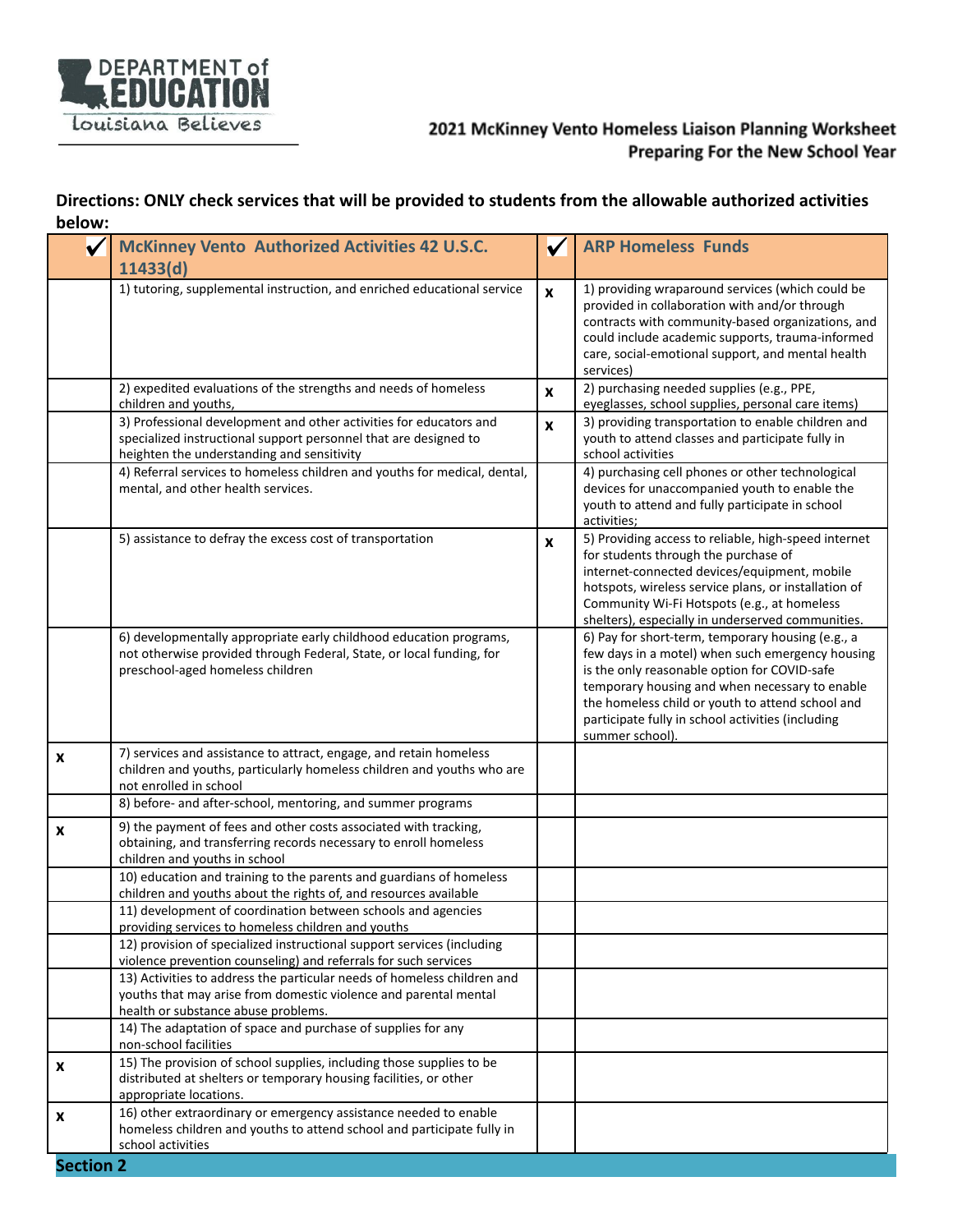

# 2021 McKinney Vento Homeless Liaison Planning Worksheet Preparing For the New School Year

**Directions:** Below are the homeless liaison duties that are outlined in the McKinney Vento federal law. Please complete this worksheet to identify how you will address each of the required duties throughout the year. Please email this form to [antiqua.hunter@la.gov](mailto:antiqua.hunter@la.gov) by September 30, 2021.

|                | <b>Duty</b>                                                                                  | <b>Planned Activity/ Action</b>                                                                                                                                                                                                                                                                                                                 | <b>Proposed Date or</b>   | People that need to be                                             |
|----------------|----------------------------------------------------------------------------------------------|-------------------------------------------------------------------------------------------------------------------------------------------------------------------------------------------------------------------------------------------------------------------------------------------------------------------------------------------------|---------------------------|--------------------------------------------------------------------|
|                |                                                                                              |                                                                                                                                                                                                                                                                                                                                                 | <b>Time Frame</b>         | informed, involved or                                              |
|                |                                                                                              |                                                                                                                                                                                                                                                                                                                                                 |                           | contacted                                                          |
| $\mathbf{1}$   | Making contact w/ outside<br>agencies (meet greet dates,<br>attend meetings)                 | Social Workers will attend<br>monthly Charter School<br><b>Social Workers Meetings</b><br>and/or read all<br>information disseminated<br>through listservs.                                                                                                                                                                                     | Monthly                   | Administrators                                                     |
| $\overline{2}$ | Enrollment package/ follow up<br>procedures                                                  | Admissions will include<br>residency questionnaire<br>questions in online<br>registration packets for all<br>students and provide<br>data to social workers.<br>Social Workers will follow<br>up with families who<br>have not answered the<br>questionnaire. Social<br>workers will review forms<br>and follow up with<br>families identified. | By 9/30/21                | Teachers, Administrators,<br>Family Liaisons, Parents              |
| $\overline{3}$ | Contact preschool directors/<br>aware of law/ going over their<br>procedures                 | Homeless Liaison and<br>social workers will discuss<br>procedures with admins,<br>admissions manager, and<br>family liaison                                                                                                                                                                                                                     | By 8/7/21                 | Administrators,<br>Data/Admissions Manager,<br>and Family Liaisons |
| 4              | Work on getting list together of<br>resources in parish                                      | Social workers will<br>compile list to share with<br>Family Liaisons and<br>Development<br>Department to<br>disseminate to parents<br>via Tidbits newsletter, ISL<br>Website, Social Media                                                                                                                                                      | By 8/14/21                | Family Liaisons,<br>Development                                    |
| 5              | Meet/contact parents (what will<br>procedure look like) parental<br>engagement opportunities | Social Workers and<br>Family Liaisons will<br>attend orientations, make<br>phone calls                                                                                                                                                                                                                                                          | Ongoing/multiple<br>dates | Administrators                                                     |
| 6              | Order products/posted/<br>disseminated (map out places)                                      | Social workers will post<br>flyer in office. Family                                                                                                                                                                                                                                                                                             | By 8/16/21                | Family Liaisons,<br>Development                                    |